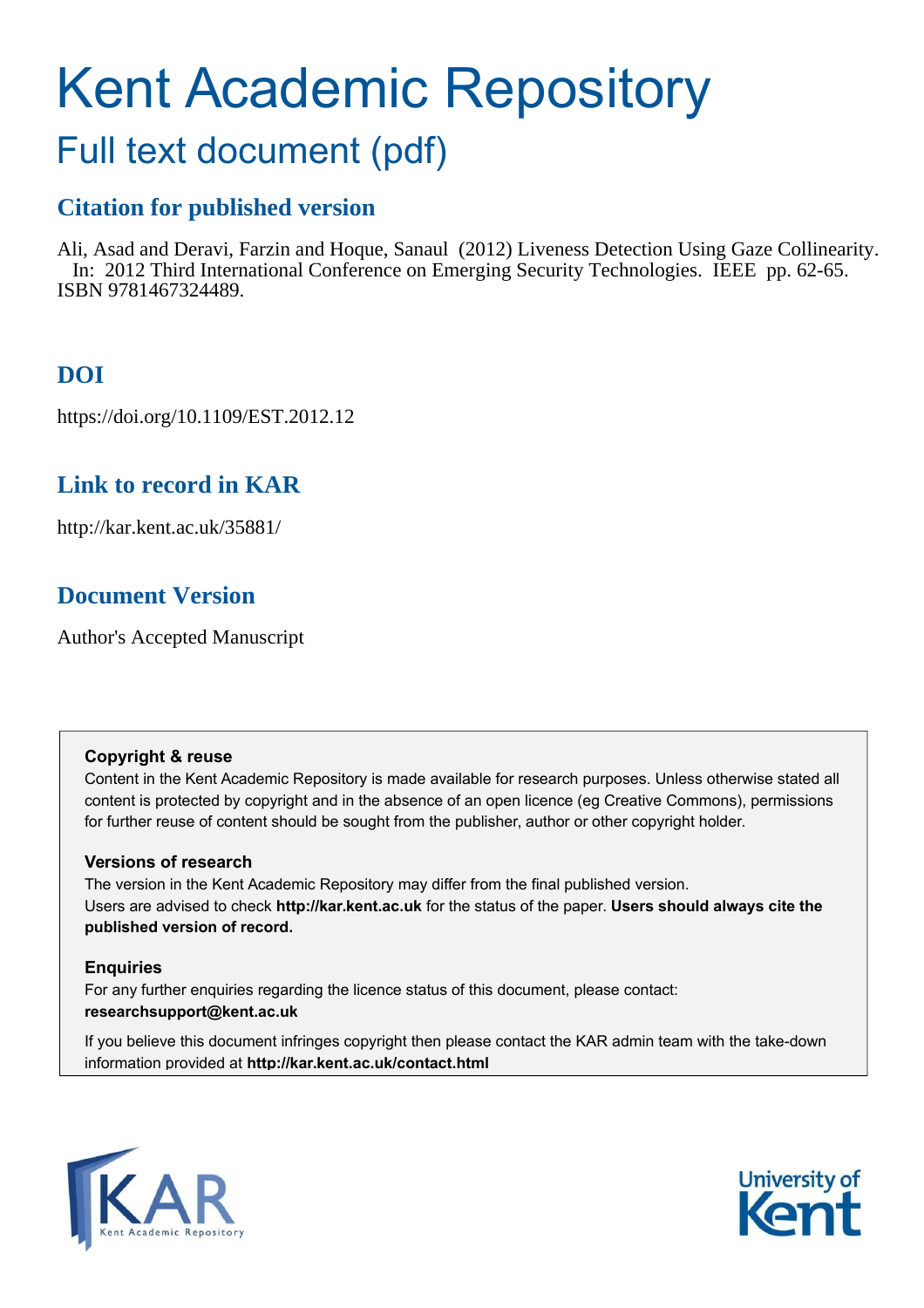#### **Liveness Detection using Gaze Collinearity**

Asad Ali, Farzin Deravi, and Sanaul Hoque University of Kent, Canterbury, Kent, CT2 7NT, United Kingdom E-mail: {aa623, f.deravi, s.hoque}@kent.ac.uk

#### **Abstract**

This paper presents a liveness detection method based on tracking the gaze of the user of a face recognition system using a single camera. The user is required to follow a visual animation of a moving object on a display screen while his/her gaze is measured. The visual stimulus is designed to direct the gaze of the user to sets of collinear points on the screen. Features based on the measured collinearity of the observed gaze are then used to discriminate between live attempts at responding to this *challenge and those conducted by "impostors" holding*  photographs and attempting to follow the stimulus. An initial set of experiments is reported that indicates the effectiveness of the proposed method in detecting this class of spoofing attacks

#### **1. Introduction**

Biometric systems have several advantages over most other security methods, such as PIN codes, passwords, keys, cards, IDs, tokens etc., which despite great success in recent years, they remain vulnerable to increasingly more sophisticated spoofing attacks using fake artifacts made from the biometric information of genuine users and presented to the system sensor(s). An impostor can present a photo or video of a genuine user to a face recognition system to gain access to unauthorised data or premises. To prevent such sensor-level spoofing, biometric systems need to establish the liveness of an acquired sample during the identity verification process.

Biometric technology surrounding facial recognition has developed rapidly in recent years as it is user friendly and convenient, and is used for many security purposes, but is vulnerable to abuse, such as photographic spoofing or video substitution and many others. However, by adding liveness detection the effectiveness of security systems can be substantially improved. The differences between a photograph or video of an individual and the real person can be used to establish liveness.

Photo spoofing can be averted by detecting smile, motion or eye blinks. However, this type of systems can be subverted by presenting a video of the genuine user to

the face recognition system. To avoid video spoofing, more sophisticated methods have been suggested in the literature. Background clues and 3D facial images are exploited to avert video spoofing. Such techniques may also be subverted by controlling the video background or by wearing 3D masks.

An important source of liveness information is the direct user interactions with the system that are captured and assessed in real time. In this paper we present a novel challenge/response mechanism for a face-recognition system, using a single camera, based on tracking the gaze of the user moving in response to a visual stimulus. The stimulus is designed to facilitate the acquisition of distinguishing features based on the collinearity of sets of points along the gaze trajectory.

The paper is organized as follows. In Section 2 a brief overview of the previous work is offered. Section 3 presents the proposed technique. Section 4 reports on the experimental evaluation of the technique. Finally Section 5 offers conclusions and suggestions for further work

#### **2. Related work**

Various approaches have been presented in the literature to establish liveness in order to avert spoofing attempts. Liveness detection approaches can be grouped into two main categories, cooperative and noncooperative. Cooperative approaches require user cooperation to enable the facial recognition system to estimate the liveness in the biometric samples captured at the sensor level. The non-cooperative approaches do not require user co-operation or even awareness but exploit involuntary physical movements, such as spontaneous eye blinks, and 3D properties of the image.

Systems based on challenge-response approach belong to the cooperative type, in which the user is asked to perform specific activities to ascertain liveness, such as uttering digits or changing the head pose.

Pan et al in [1] propose a liveness detection method by extracting the temporal information from the process of the eye blink. They used Conditional Random Fields to model and detect eye-blinks over a sequence of images. Jee et al's [2] method uses a single ordinary camera and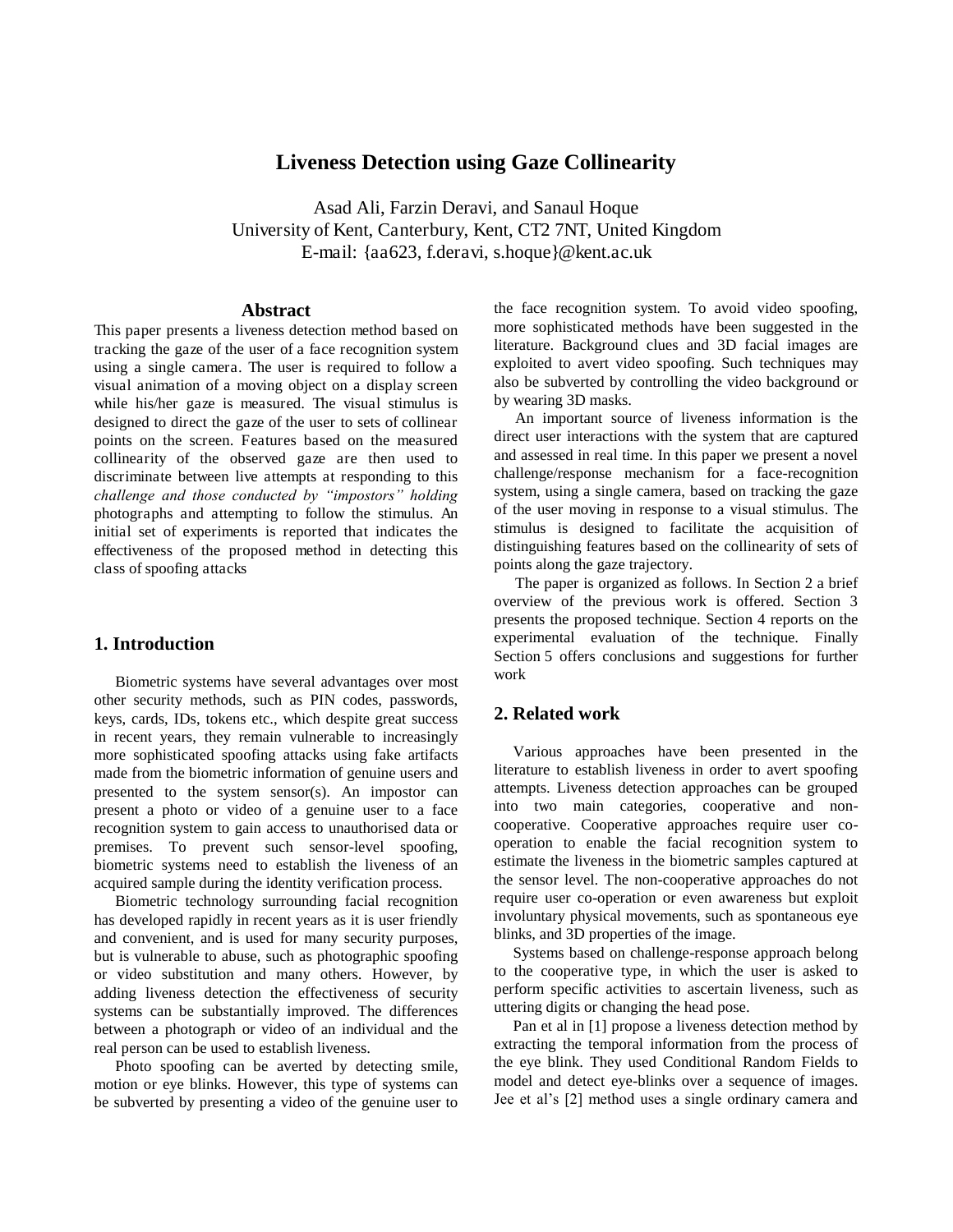analyzes the sequence of the images captured. They locate the centre of both eyes in the facial image. If the variance is larger than a preset threshold, the image is considered as a live facial image. When the variance is smaller than the threshold the image is classifies as photograph.

Kollreider et al [3-5] combined facial components (nose, ears, etc.) detection and optical flow estimation to determine a liveness score. They assumed that a 3D face produces a special 2D motion. This motion is higher at central face parts (e.g. nose) compared to the outer face regions (e.g. ears). Parts nearer to the camera move differently to parts which are further away in a live face. On the other hand, a translated photograph generates constant motion at various face regions. Wang et al [6] present a liveness detection method in which physiological motion is detected by estimating the eye blink and an eye contour extraction algorithm. They use the technique called active shape model with a random forest classifier trained to recognize the local appearance around each landmark. They also showed that if any motion in the face region is detected the sample is considered to be captured from an imposter.

Li et al [7] explore a technique based on the analysis of 2-D Fourier spectra of the face image. Their work is based on two principles. Firstly, they propose the principle that as the size of a photograph is smaller than the real image and the photograph is flat, it therefore has fewer high frequency components than real face images.

Frischholz et al [8] investigate a challenge-response approach to enhance the security of the face recognition system. The users are required to look in certain directions, which were chosen by the system randomly. The system estimates the head pose and compares the real time movement (response) to the instructions asked by the system (challenge) to verify the user authenticity.

Kollreider et al [9] propose a method to recognize the digits by lip-motion without audio information to assess its value for liveness detection.



**Figure 1. Experimental setup** 

#### **3. Liveness detection through gaze tracking**

The scenario considered in this paper is that of a face verification system using a single camera as its source. The spoofing attack would be through an imposter holding a photograph of a target to the camera and attempting authentication. A typical setting is depicted in Figure 1.

#### **3.1. Visual stimulus**

The user is presented with a video animation of a small moving object on the screen (challenge) and is required to follow it with his head/gaze movement. At each position of the stimulus, the camera captures an image of the user's face. The trajectory of the object is chosen so that it changes after every use in a random fashion to prevent predictive video attacks. The path of the object is chosen in such a way that a number of collinear points can be identified.



**Figure 2. Trajectory of the challenge and collinear points** 

#### **3.2. Face/Eyes detection**

The images captured during the challenge were analysed to extract facial landmark points using STASM [10]. STASM uses the Viola-Jones detector to localize face and eyes in the input frames and returns 68 landmarks on the face region using active shape model technique. A subset of these 68 points (e.g., center of the pupils, corner of the eyes, etc.) will be used for feature extraction in the proposed scheme.

#### **3.3. Collinearity features**

For the observations reported here, only the centres of the pupils in the captured frames were used. For the vertically collinear points, the 'X'-coordinate values of the target are same. It can then be hypothesized that the xcoordinates of the pupil centres in the corresponding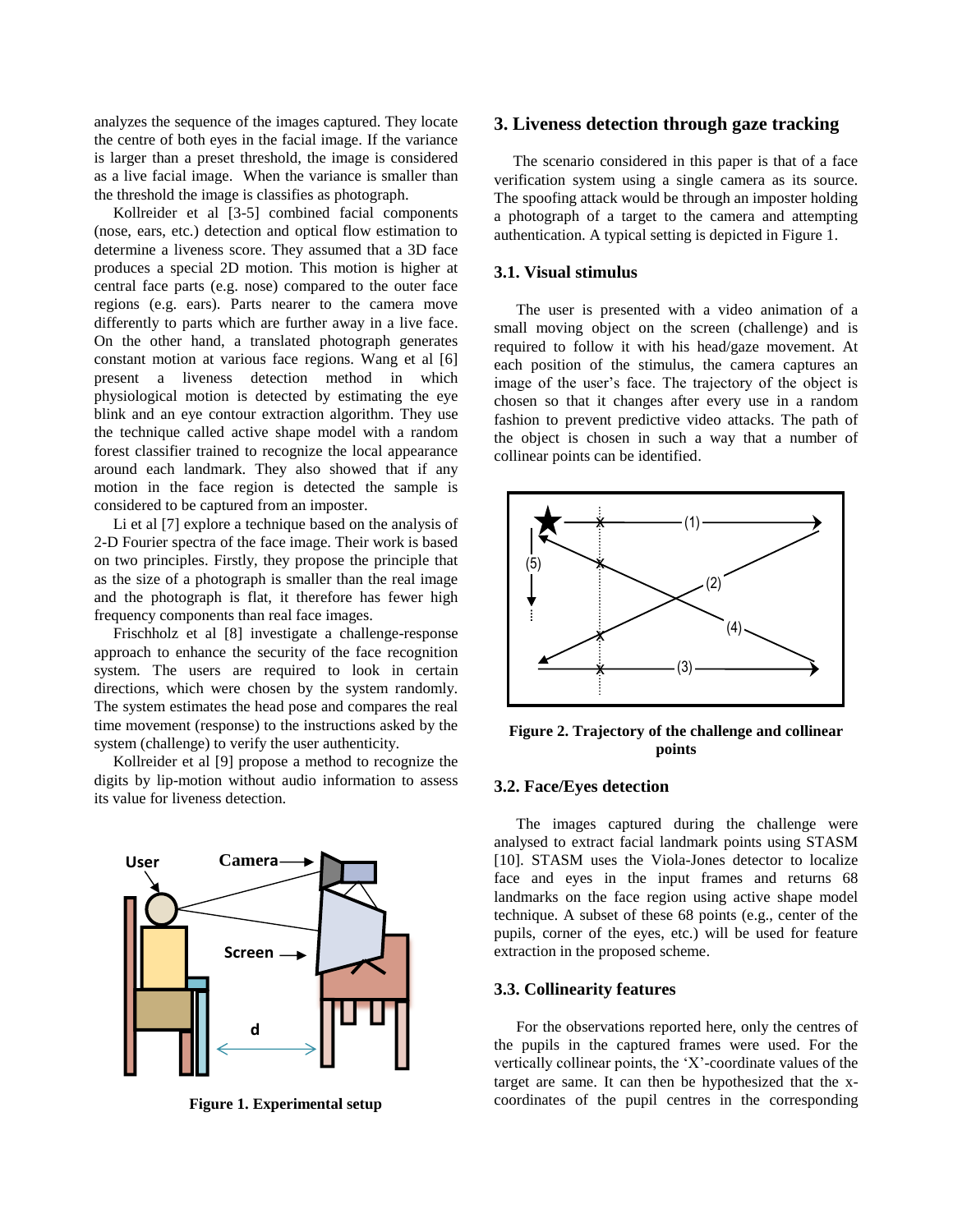frames should also be very similar. This should result in a very small variance in the observed x-coordinates  $(\sigma_x^2)$  of the pupil centre. Since there are many such sets of vertically collinear points, in order to reduce the feature dimensionality, the mean of these variances were used as the discriminatory feature. In a similar fashion, the mean of the variance of the y-coordinates  $(\sigma_y^2)$  for the horizontally collinear sets were included in the feature vector. Similar features can be extracted from other facial landmarks, but were not used in the results reported here.

#### **4. Experiments**

Experiments were carried out to verify the performance of the proposed algorithm in distinguishing genuine attempts from fakes. A setup similar to Figure 1 was used.

The setup consists of a webcam, a PC and a display monitor. The camera used is a Logitech Quick Cam Pro 5000, and is centrally mounted on the top of a 21.5" LCD screen, a commonly used monitor type, having a resolution of 1920×1080 pixels and 5ms response time. The computer has quad core processors with 3.2 GHz clock frequency, and 2 GB of RAM. The distance between the camera and the user is approximately 750 mm, it is not restricted to any particular distance, but must be near enough so that the facial features can be clearly acquired by the camera.

We collected data from 5 subjects in 3 sessions. Each person performed 3 fake and 3 genuine attempts in total, creating 15 sets of fake and 15 sets of genuine attempts. During the spoof attempts, the user held a high quality colour photo of a genuine user in front of the camera and tried moving the same to follow the stimulus. Each attempt acquired 358 image frames, and the resolution of the images is  $352\times288$  pixels. This resolution gives good enough picture quality to recognize the facial landmarks. Increasing the resolution did not improve the accuracy of the proposed method while increasing the processing time. In total, 48 vertically collinear and 24 horizontal collinear point sets were extracted. There were a few frames where the pupil centre was not found by the STASM software and such frames (and associated collinear points) were excluded from feature extraction process.

#### **4.1. Experimental Results**

Figure 3 illustrates the distribution of the genuine and impostor attempts in the feature space. As expected, genuine users showed much smaller variances compared to those of the fake attempts in most of the cases.

For a small number of fake attempts, features very similar to genuine users are evident. This phenomena is not unusual, for example, if the impostor holds the photo still (i.e., no attempt to respond to the challenge) thus

producing zero or very small variances. This may also happen when the genuine user is non-cooperative or nonresponsive. On the other hand, the genuine user response to the challenge involves independent head and eye movements and also due to the fact that users have a wide field of view, some may produce large variances too. Such behaviour can be treated as suspect (denoted by outliers) and be flagged as fake attempts. Figure 4 shows the distribution when these outliers are excluded. It is evident that in this case the separation between genuine and impostor features has become more prominent.

The criteria used for the identification of outliers are shown in Table 1. Rule 1 excludes the cases where the net variance in X and Y-coordinates are smaller than certain thresholds whereas Rule 2 filters those with very large net variances. The actual thresholds were decided empirically.



**Figure 3. Feature distribution** 



**Figure 4. Feature distribution with outlier exclusion** 

**Table 1. Outlier filter criteria** 

| Rule 1 | $\sum \sigma_{x}^{2}$ <130 AND $\sum \sigma_{y}^{2}$ <13     |
|--------|--------------------------------------------------------------|
| Rule 2 | $\sum \sigma_{x}^{2} > 1000$ AND $\sum \sigma_{y}^{2} > 300$ |